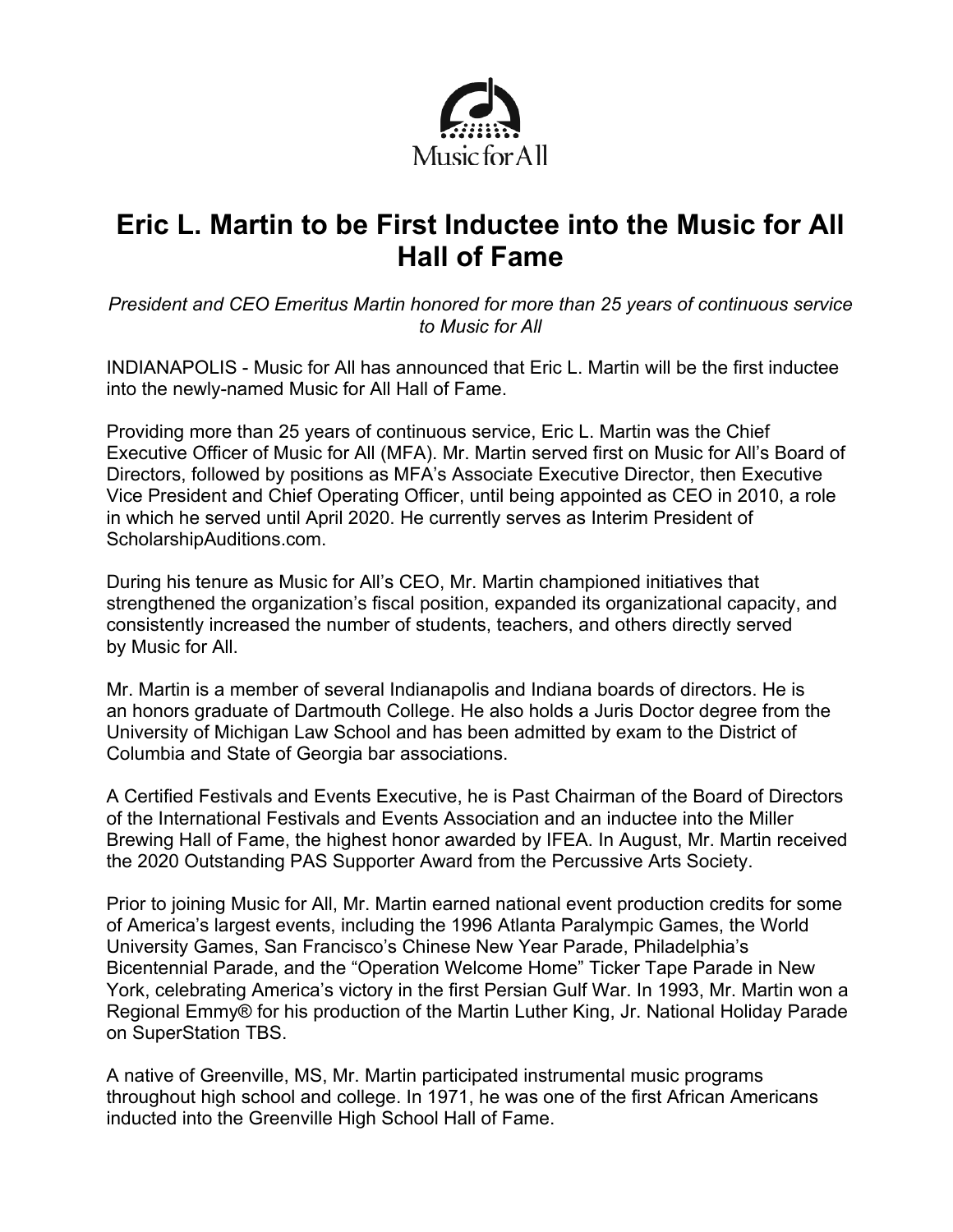Music for All's Bands of America Hall of Fame debuted in 2003, recognizing individuals who have had a positively life-changing impact through Music for All and Bands of America programs, as well as in music education. With Mr. Martin's induction on Saturday evening, November 14, the Hall of Fame will be renamed the Music for All Hall of Fame, signaling a widening to recognize leaders in all areas of scholastic music.

Mr. Martin will be recognized as an inductee during an online broadcast, All Together Now!, a live pledge event benefitting Music for All's educational programs. The show will include the virtual induction ceremony, alongside special performances, celebrity messages of support, and awards ceremonies that typically occur during Music for All live events.

The live pledge event takes place on Saturday evening, November 14, from 6:00-9:00 PM EST, on what would have been the evening of the Bands of America Grand National Championship Finals in Lucas Oil Stadium. The broadcast will take place online at musicforall.org/alltogethernow. The Grand National Championships and all Bands of America and Music for All events were cancelled in 2020 due to pandemic health and safety concerns.

# # #

#### **About Music for All**

Since 1975, Music for All has been a destination and set the standard for scholastic music ensemble performance and music education advocacy. As a 501(c)(3) nonprofit educational organization, Music for All's mission is to create, provide, and expand positively life-changing experiences through music for all. Music for All's vision is to be a catalyst to ensure that every child in America has access and opportunity for active music making in his or her scholastic environment. Music for All's advocacy efforts inspire and develop models and strategies for successful music programs, through programs like its Advocacy in Action Awards, the I-65 Corridor Collaborative, and support of Indianapolis Public Schools and programs like United Sound and Be Part of the Music. Music for All's programs and events serve scholastic band, orchestra, and choral music-making and include the Bands of America Grand National Championships and Regional Championships; Music for All Summer Symposium; Music for All National Festival; Affiliate Regional Music Festivals; and national student honor ensembles including the Bands of America Honor Band that will march for the fifth time in the Rose Parade® in 2022. The organization's online learning and virtual performance opportunities offer additional support and resources to students and teachers.

#### **Sponsor Information**

Music for All efforts are supported through sponsorships, including current partnerships with National Presenting Sponsors: Yamaha Corporation of America, and U.S. Marines; Official Uniform Sponsor: Fred J. Miller, Inc.; Official Student Travel Partner: Music Travel Consultants; Official Spirit Wear Sponsor: PepWear; Official Performance Equipment Sponsor: Wenger Corporation; Corporate Sponsors: Ball State University, BAND the mobile app, Visit Indy, and the City of Indianapolis, and Strategic Advocacy Partner: NAMM; Associate Sponsors: DANSR, Director's Showcase International, REMO, ScholarshipAuditions.com, and Woodwind & Brasswind; and Official Affiliate Regional Travel Partner: Bob Rogers Travel. Music for All is also supported by the Indiana Arts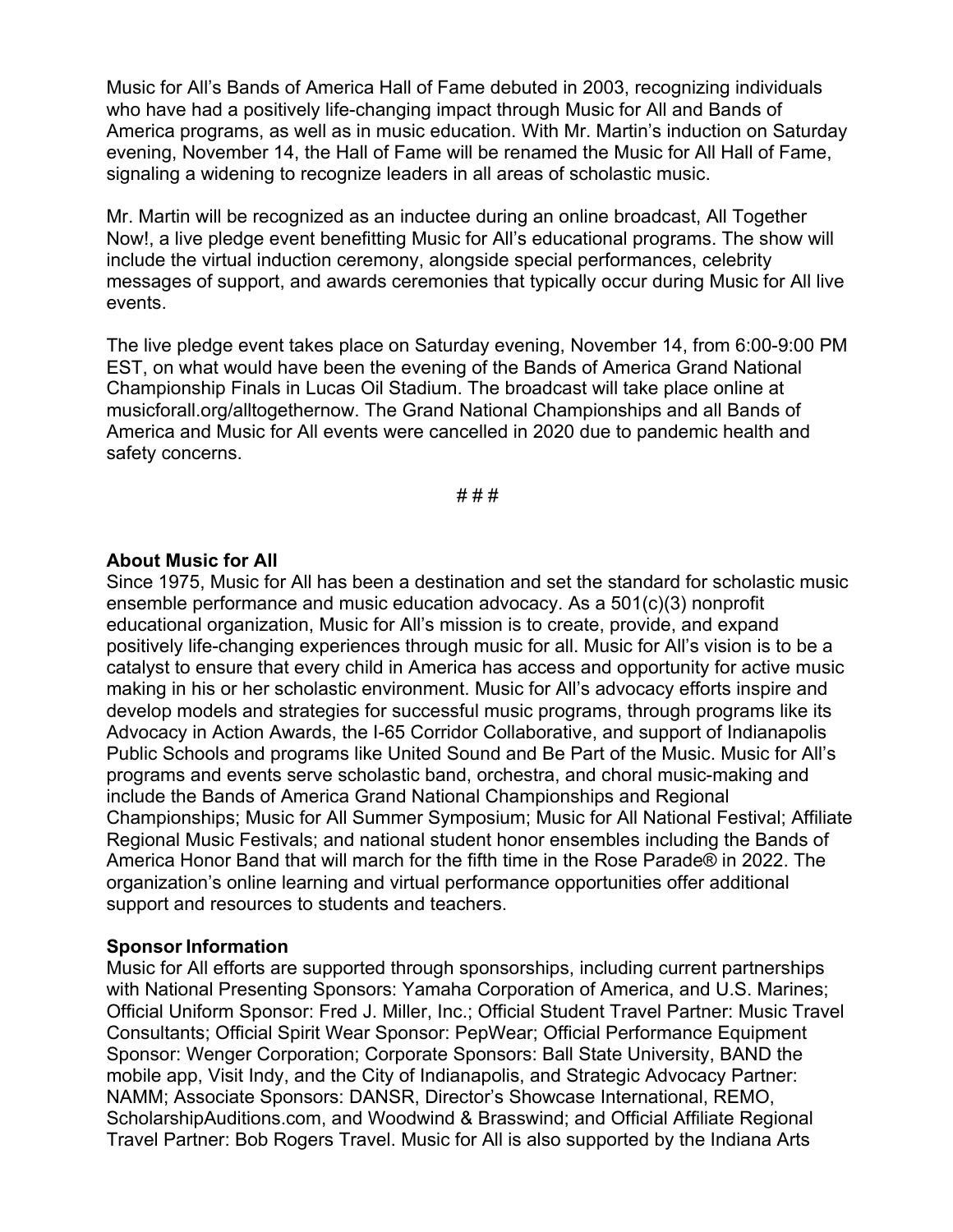Commission, a state agency, and the National Endowment for the Arts, a federal agency; the Arts Council of Indianapolis and the City of Indianapolis; Ball Brothers Foundation; Lilly Endowment Inc.; Allen Whitehill Clowes Charitable Foundation, Inc.; CMA Foundation; Central Indiana Community Foundation; Glick Fund, a fund of Central Indiana Community Foundation; Nicholas H. Noyes, Jr., Memorial Foundation, Inc.; and United Way of Central Indiana.

# **MEDIA CONTACT:**

Debbie Asbill Vice President of Marketing and Communications Direct phone 317-524-6216 Cell 812-240-6595 Fax 317-524-6200